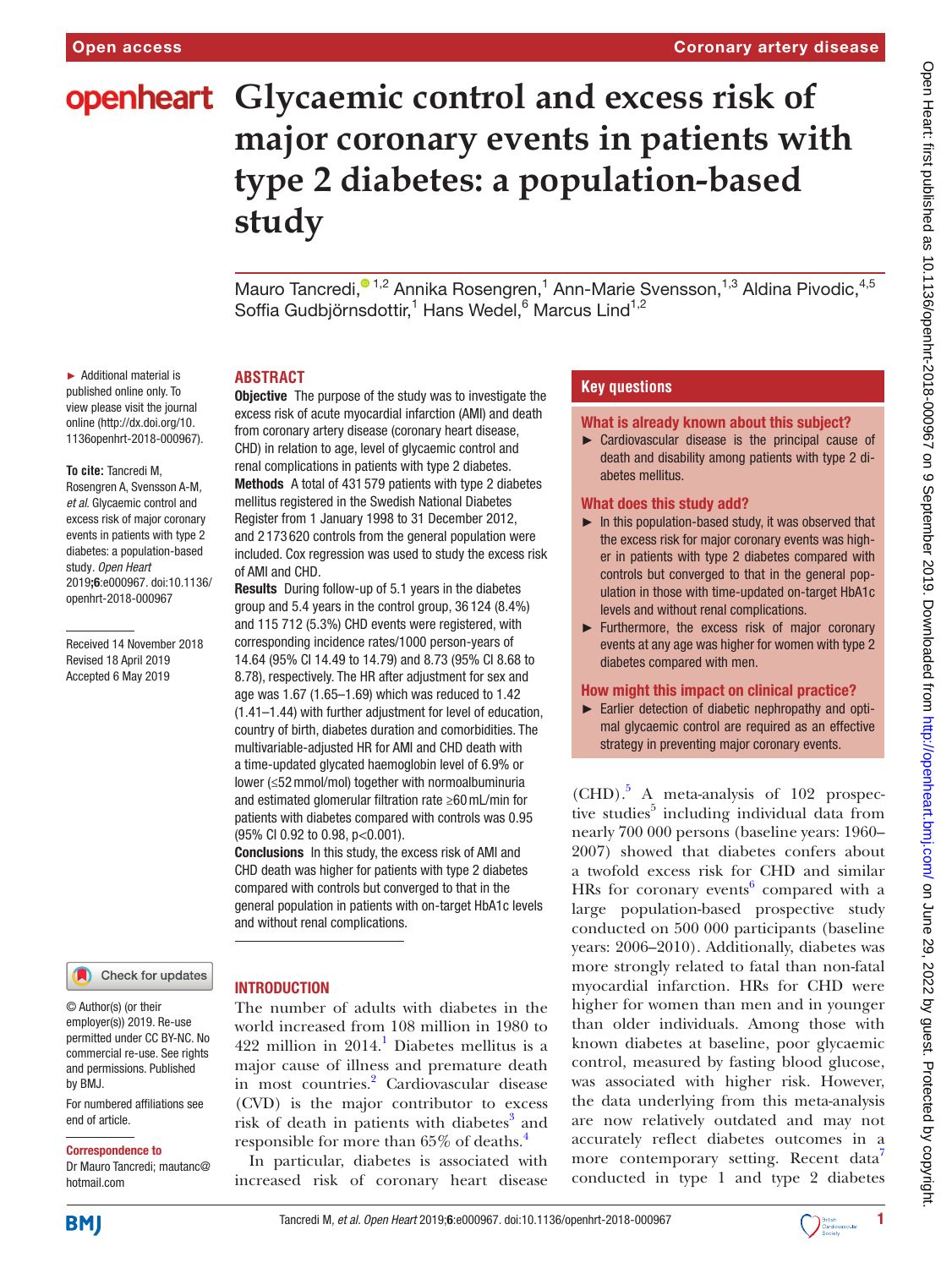individuals from the Swedish National Diabetes Register (NDR) show that mortality and the incidence of cardiovascular outcomes declined substantially among patients with diabetes. Accordingly, more recent data are needed to analyse these issues.

Previous studies<sup>58</sup> have shown that type 2 diabetes confers a stronger excess risk of CVDs in women than men, with women having 27% and 44% higher relative risks of stroke and CHD, respectively, compared with men. The mechanisms underpinning these sex differences are not fully understood. Suggested explanations include a higher risk-factor burden, more extensive coronary artery disease, as well as hormonal imbalances, suboptimal treatment targets and silent ischaemia.<sup>[9](#page-8-7)</sup>

Although excess risk for coronary events in patients with type 2 diabetes has been shown to vary with age,  $10^{\circ}$ sex<sup>58</sup> and glycaemic control,<sup>[11](#page-8-9)</sup> few have been adequately powered to the overall risk for acute myocardial infarction (AMI) or CHD death in patients with type 2 diabetes in relation to glycaemic control and renal complications. In this study, we investigated the contemporary excess risk of CHD associated with type 2 diabetes in a nationwide registry of adults with diabetes.

## Participants and methods

To access population-based data on patients with type 2 diabetes we used the Swedish NDR. The NDR has been described previously.[12](#page-8-10) Type 2 diabetes was defined as treatment with diet with or without oral glucose-lowering agents, or insulin with or without oral glucose-lowering agents. The latter category only applied to patients  $\geq 40$ years at diabetes diagnosis.

Patients with at least one entry in the NDR from 1 January 1998 to 31 December 2012 were included. For 433 618 (91.5%) patients with type 2 diabetes, five age, sex and county-matched controls were randomly selected from the general population in Sweden.<sup>13</sup> Because of the large number of controls required, only four matched controls were available for 22 012 (4.6%) patients with type 2 diabetes, three controls for 2124 (0.5%), two controls for 368  $(0.1\%)$  and one control for 302  $(0.1\%)$ . For 15 622 (3.3%) patients with type 2 diabetes no matched controls were available.

Information on comorbidities and cause-specific mortality for cases and controls was retrieved by linkage to the Swedish Patient Register and Cause of Death Register. Education and country of birth were retrieved from the Longitudinal Integration Database for Health Insurance and Labour Market studies.<sup>[14](#page-8-12)</sup> Education was categorised as low (compulsory only), intermediate and high (university or similar). Country of birth was categorised as Sweden or other. The currently used cohort has also been linked with the Swedish Prescribed Drug Register which included information from the entire Swedish Population after July 2005.<sup>15</sup>

Patients and controls were followed from baseline until death or 31 December 2013. In total, 42 211 (8.9%)

patients with type 2 diabetes and 90 034 (4.0%) matched controls had experienced AMI before index date and, therefore, were excluded. Further, 12 patients and 138 controls were excluded due to inconsistent vital status data, leaving 431 579 (91%) patients with type 2 diabetes and 2173 620 (96%) controls in the analyses.

## **Outcomes**

Primary outcome during follow-up was major coronary events (AMI and death from CHD). The Inpatient Register provides nationwide coverage of all inpatient admissions from 1987 onwards. International Classification of Diseases (ICD) codes were retrieved for AMI, CHD, hospitalisation for heart failure, atrial fibrillation, stroke, cancer diagnoses, renal dialysis and transplantation after 1987. Dates and diagnoses for death from cardiovascular, cancer, diabetes, external and all other causes were retrieved from the cause of death register. For ICD codes, see the [online supplementary appendix](https://dx.doi.org/10.1136/openhrt-2018-000967).

AMI and CHD death rates were assessed across categories of updated mean glycosylated haemoglobin (HbA1c) levels  $^{16}$  $^{16}$  $^{16}$  to compare rates of coronary events in patients and matched controls according to glycaemic control. HbA1c analyses were performed according to the International Federation of Clinical Chemistry standard measured in mmol/mol and converted to levels according to the National Glycohemoglobin Standardiza-tion Program for dual reporting.<sup>[17](#page-8-15)</sup>

Analysis of AMI and CHD death were also performed for two renal variables: (1) normoalbuminuria, microalbuminuria, macroalbuminuria and stage 5 chronic kidney disease (CKD), and (2) estimated glomerular filtration rate (eGFR) 15 to <30, 30 to <60, 60 to <90 and ≥90 mL/min and stage 5 CKD. Stage 5 CKD was defined as need for dialysis or eGFR <15 mL/min.

Microalbuminuria was defined as two positive tests from three samples taken within 1 year, with an albumin/ creatinine ratio of 3–30 mg/mmol  $(30-300 \text{ mg/g})$  or U-albumin of 20–200 µg/min (20–300 mg/L). Macroalbuminuria was defined as albumin/creatinine ratio >30 mg/mmol and eGFR was calculated using the Chronic Kidney Disease Epidemiology Collaboration (CKD-EPI)<sup>[18](#page-8-16)</sup>

Systolic blood pressure (SBP) was the mean value of two supine readings with a cuff of appropriate size and after at least 5 min of rest. Low-density lipoprotein (LDL), high-density lipoprotein (HDL) and total cholesterol were measured in mmol/L.

## Statistical analysis

Crude event rates are given as events per 1000 patientyears, with 95% CIs and unadjusted incidence rate ratios between patients with type 2 diabetes versus controls estimated by exact Poisson regression. Survival analyses were performed using Cox regression adjusted for sex and time-updated (value recorded closest to the time preceding each event) age in model 1, additionally including time-updated diabetes duration (assuming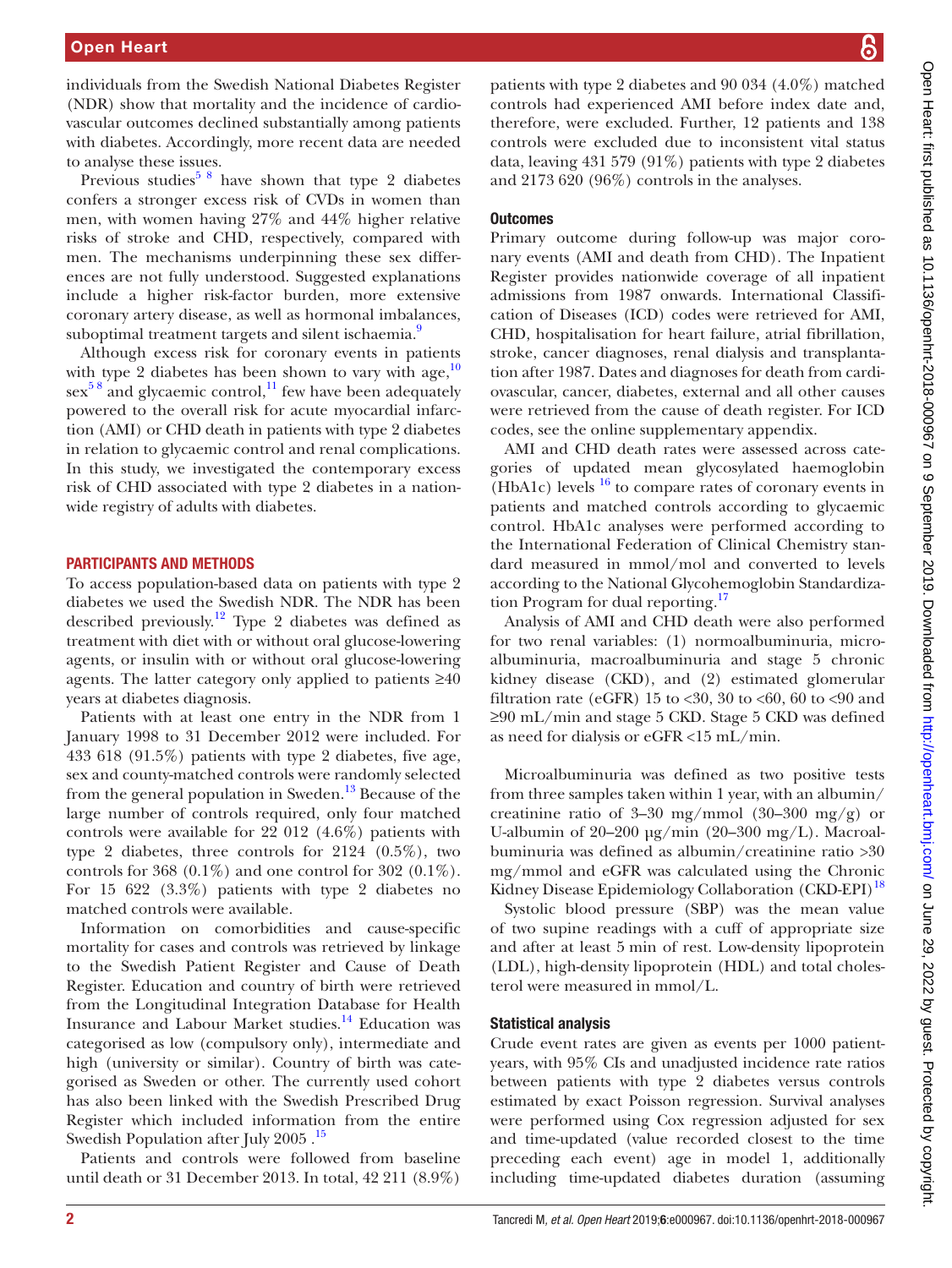0 year for controls and 1 year corresponding to 10th percentile, 4 years to 25th percentile, 8 years to 50th percentile, 13 years to 75th percentile and 19 years to 90th percentile in the distribution of time-updated diabetes duration; 8 years of diabetes duration was interpreted as main analysis) as the continuous covariate in model 2, and further adjusted for education level, country of birth and comorbidities prior to baseline (CHD, atrial fibrillation, heart failure, stroke, valve disease and cancer) in model 3. Model 3 (main model) and, respectively, model 3a for males and model 3b for females were also used to evaluate the association between different outcomes and time-updated HbA1c categories, time-updated albuminuria categories and time-updated eGFR categories in patients with type 2 diabetes versus controls. The effect per 10 mmol/mol higher updated mean HbA1c and time-updated HbA1c categories on events in diabetes population was evaluated separately for men and women, performing model 1-3 as per above, and further adjusting for 3A) time-updated mean SBP, time-updated mean BMI, time-updated smoking and time-updated status on blood pressure lowering medication, 3B) time-updated mean HDL, time-updated mean LDL, time-updated status on lipid lowering medication, 3C) time-updated insulin method, 3D) time-updated albuminuria categories. Interactions for diabetes with sex and prespecified years (<2005 and ≥2005) were also investigated. In these analyses, the time-updated baseline comorbidities prior to 2005 were included in adjustments. Analyses of AMI and CHD death by renal disease status were performed using methods similar to those for time-updated mean HbA1c. The proportional hazards assumption was fulfilled. Post-hoc analysis studying baseline HbA1c instead of time-updated mean HbA1c was performed, and analysis of AMI events alone excluding death due to CHD events.

All tests were two tailed and conducted at the 0.05 significance level. All analyses were performed using SAS software V.9.4 (SAS Institute).

# **RESULTS**

# Baseline characteristics of population

Among 431 579 patients with type 2 diabetes and 2 173 620 controls, the proportion of women and the distribution according to age were similar. However, fewer patients with diabetes compared with controls were born in Sweden and had a university education or higher. Baseline characteristics of the two groups are shown in [table](#page-2-0) 1. All coexisting cardiovascular conditions were more common among patients with diabetes than controls. The mean HbA1c at baseline in the diabetes group was 7.1% (54.4 mmol/ mol), mean diabetes duration was 5.5 years, mean blood pressure was 140/79 mm Hg, mean low-density lipoprotein was 3.0 mmol/L and 84.4% were non-smokers.

# Rates of coronary events in individuals with type 2 diabetes versus controls

The unadjusted rates of major coronary events stratified according to baseline age and sex are shown in [table](#page-3-0) 2.

# Coronary artery disease

<span id="page-2-0"></span>

|  | <b>Table 1</b> Baseline characteristics of patients with type 2 |  |  |
|--|-----------------------------------------------------------------|--|--|
|  | diabetes and matched controls from the general population       |  |  |

|                                            | <b>Controls</b><br>n=2 173 620 | All type 2 diabetes<br>n=431 579 |
|--------------------------------------------|--------------------------------|----------------------------------|
| <b>Men</b>                                 | 1 170 663 (53.9%)              | 234 556 (54.3%)                  |
| Age (years)                                | 64.7 (12.6)<br>$n=2$ 173 620   | 65.0 (12.7)<br>$n=431579$        |
| <b>Born in Sweden</b>                      | 1 902 246 (87.5%)              | 353 441 (82.0%)                  |
| Education                                  |                                |                                  |
| Low                                        | 770 057 (36.1%)                | 182 183 (43.3%)                  |
| Mid                                        | 845 048 (39.6%)                | 169 656 (40.4%)                  |
| High                                       | 520 240 (24.4%)                | 68 508 (16.3%)                   |
| Variables in the NDR only                  |                                |                                  |
| HbA1c (mmol/mol,<br>IFCC)                  |                                | 54.4 (15.0)<br>$n = 383878$      |
| HbA1c (%, NGSP)                            |                                | 7.13 (1.37)<br>n=383878          |
| <b>Diabetes duration</b>                   |                                | 5.50(7.06)<br>$n = 382414$       |
| Body mass index<br>(kg/m <sup>2</sup> )    |                                | 29.7 (5.4)<br>$n = 324054$       |
| Cholesterol (mmol/L)                       |                                | 5.10(1.10)<br>$n = 260743$       |
| <b>HDL</b> cholesterol<br>(mmol/L)         |                                | 1.28(0.39)<br>n=229 758          |
| <b>LDL</b> cholesterol<br>(mmol/L)         |                                | 2.98(0.96)<br>$n=222187$         |
| Systolic blood<br>pressure (mm Hg)         |                                | 140.4 (18.2)<br>$n = 369273$     |
| <b>Diastolic blood</b><br>pressure (mm Hg) |                                | 78.9 (9.8)<br>$n = 369273$       |
| Smoking                                    |                                | 53 911 (15.6%)                   |
| Registrations in the IPR prior to baseline |                                |                                  |
| AF (148)                                   | 104 426 (4.8%)                 | 33 474 (7.8%)                    |
| CHD (I20-I25)                              | 77 022 (3.5%)                  | 31 853 (7.4%)                    |
| HF (150)                                   | 48 208 (2.2%)                  | 21 368 (5.0%)                    |
| Valve disease (I05-<br>109, 134-136)       | 31 704 (1.5%)                  | 8349 (1.9%)                      |
| Stroke (I61-I64)                           | 74 137 (3.4%)                  | 25 269 (5.9%)                    |
| Cancer (C00-C97)                           | 182 757 (8.4%)                 | 38 748 (9.0%)                    |

AF, atrial fibrillation; CHD, coronary heart disease; HDL, high-density lipoprotein; HF, heart failure; LDL, low-density lipoprotein; NDR, National Diabetes Register.

Overall coronary event rates per 1000 person-years were 14.6 among persons with type 2 diabetes (36 124 of 431 579 patients, 8.4%) and 8.7 among controls (115 172 of 2 173 620 patients, 5.3%). In men with type 2 diabetes, coronary event rates were 16.12 (95% CI 15.90 to 16.34) per 1000 person-years (21 343 of 234 556 patients, 9.1%) as compared with 10.03 (95% CI 9.96 to 10.10) among controls (71 180 of 1 170 663 patients, 6.1%). Coronary event rates in women with type 2 diabetes were 12.93 (95% CI 12.72 to 13.14) per 1000 person-years (14 781 of 197 023 patients, 7.5%) as compared with 7.22 (95%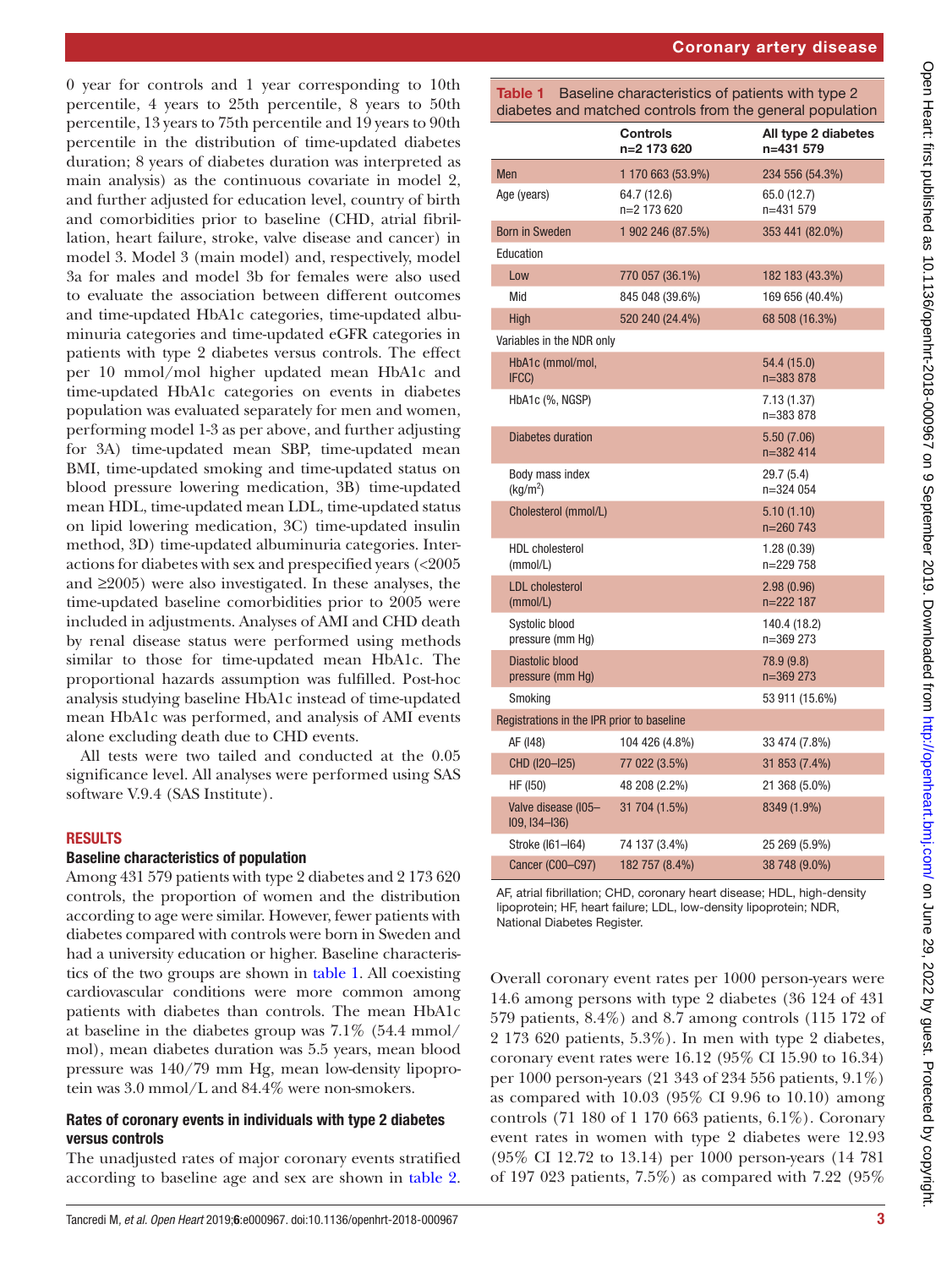<span id="page-3-0"></span>

| Table 2                                                                                   |                        |                                   |                        | AMI or CHD death per 1000 patient-years by sex and age categories at baseline with 95% CIs estimated by exact Poisson confidence limits |                        |                        |
|-------------------------------------------------------------------------------------------|------------------------|-----------------------------------|------------------------|-----------------------------------------------------------------------------------------------------------------------------------------|------------------------|------------------------|
| AMI or CHD death, primary                                                                 | ₹                      |                                   | Men                    |                                                                                                                                         | Women                  |                        |
| diagnosis                                                                                 | Type 2 diabetes        | trols<br>ج<br>S                   | Type 2 diabetes        | Controls                                                                                                                                | Type 2 diabetes        | Controls               |
| ₹                                                                                         |                        |                                   |                        |                                                                                                                                         |                        |                        |
| $\equiv$                                                                                  | 431 579                | 620<br>2173                       | 234 556                | 1170663                                                                                                                                 | 197023                 | 1 002 957              |
| n (%)                                                                                     | 36 124 (8.4)           | 115 172 (5.3)                     | 21 343 (9.1)           | 71 180 (6.1)                                                                                                                            | 14781 (7.5)            | 43 992 (4.4)           |
| Cases per 1000 person-years (95% Cl)                                                      | 14.64 (14.49 to 14.79) | $(8.68 \text{ to } 8.78)$<br>8.73 | 16.12 (15.90 to 16.34) | 10.03 (9.96 to 10.10)                                                                                                                   | 12.93 (12.72 to 13.14) | 7.22 (7.15 to 7.29)    |
| IRR (95% CI)                                                                              | 1.68 (1.66 to 1.70)    |                                   | 1.61 (1.58 to 1.63)    |                                                                                                                                         | 1.79 (1.76 to 1.82)    |                        |
| <55 years                                                                                 |                        |                                   |                        |                                                                                                                                         |                        |                        |
| $\equiv$                                                                                  | 84782                  | 432 693                           | 50 655                 | 260 421                                                                                                                                 | 34127                  | 172272                 |
| n (%)                                                                                     | 2448 (2.9)             | 4512 (1.0)                        | 1852(3.7)              | 3838 (1.5)                                                                                                                              | 596 (1.7)              | 674 (0.4)              |
| Cases per 1000 person-years (95% Cl)                                                      | 4.68 (4.50 to 4.87)    | (1.60 t 0 1.70)<br>1.65           | 5.96 (5.70 to 6.24)    | 2.33 (2.26 to 2.41)                                                                                                                     | 2.81 (2.59 to 3.04)    | $0.62$ (0.57 to 0.67)  |
| IRR (95% CI)                                                                              | 2.84 (2.70 to 2.98)    |                                   | 2.56 (2.42 to 2.70)    |                                                                                                                                         | 4.55 (4.07 to 5.08)    |                        |
| 55-64 years                                                                               |                        |                                   |                        |                                                                                                                                         |                        |                        |
| $\equiv$                                                                                  | 116802                 | 610925                            | 70440                  | 373021                                                                                                                                  | 46362                  | 237904                 |
| n (%)                                                                                     | 6472(5.5)              | 17730 (2.9)                       | 4777 (6.8)             | 14 492 (3.9)                                                                                                                            | 1695(3.7)              | 3238 (1.4)             |
| Cases per 1000 person-years (95% Cl)                                                      | 8.92 (8.70 to 9.13)    | (4.43 to 4.56)<br>4.49            | 11.04 (10.73 to 11.36) | 6.07 (5.97 to 6.17)                                                                                                                     | 5.78 (5.51 to 6.06)    | 2.08 (2.01 to 2.15)    |
| IRR (95% CI)                                                                              | 1.98(1.93 to 2.04)     |                                   | 1.82 (1.76 to 1.88)    |                                                                                                                                         | 2.78 (2.62 to 2.95)    |                        |
| $65 - 74$ years                                                                           |                        |                                   |                        |                                                                                                                                         |                        |                        |
| $\equiv$                                                                                  | 123 969                | 630 801                           | 67270                  | 338 121                                                                                                                                 | 56 699                 | 292680                 |
| $n$ (%)                                                                                   | 10834 (8.7)            | 34 155 (5.4)                      | 6813 (10.1)            | 23775 (7.0)                                                                                                                             | 4021 (7.1)             | 10 380 (3.5)           |
| Cases per 1000 person-years (95% Cl)                                                      | 15.25 (14.96 to 15.54) | $(8.71 \text{ to } 8.89)$<br>8.80 | 18.40 (17.96 to 18.84) | 11.73 (11.58 to 11.88)                                                                                                                  | 11.82 (11.46 to 12.20) | 5.60 (5.49 to 5.71)    |
| IRR (95% CI)                                                                              | 1.73 (1.70 to 1.77)    |                                   | 1.57 (1.53 to 1.61)    |                                                                                                                                         | 2.11 (2.04 to 2.19)    |                        |
| $75+years$                                                                                |                        |                                   |                        |                                                                                                                                         |                        |                        |
| $\equiv$                                                                                  | 106026                 | 499 201                           | 46191                  | 199100                                                                                                                                  | 59835                  | 300 101                |
| n (%)                                                                                     | 16 370 (15.4)          | 58 775 (11.8)                     | 7901 (17.1)            | 29 075 (14.6)                                                                                                                           | 8469 (14.2)            | 29 700 (9.9)           |
| Cases per 1000 person-years (95% Cl)                                                      | 32.20 (31.71 to 32.70) | (22.23 to 22.59)<br>22.41         | 37.51 (36.69 to 38.35) | 28.08 (27.75 to 28.40)                                                                                                                  | 28.45 (27.84 to 29.06) | 18.72 (18.50 to 18.93) |
| IRR (95% CI)                                                                              | 1.44 (1.41 to 1.46)    |                                   | 1.34(1.30 to 1.37)     |                                                                                                                                         | 1.52 (1.48 to 1.56)    |                        |
| AMI, acute myocardial infarction; CHD, coronary heart disease; IRR, incidence rate ratio. |                        |                                   |                        |                                                                                                                                         |                        |                        |

 $\overline{6}$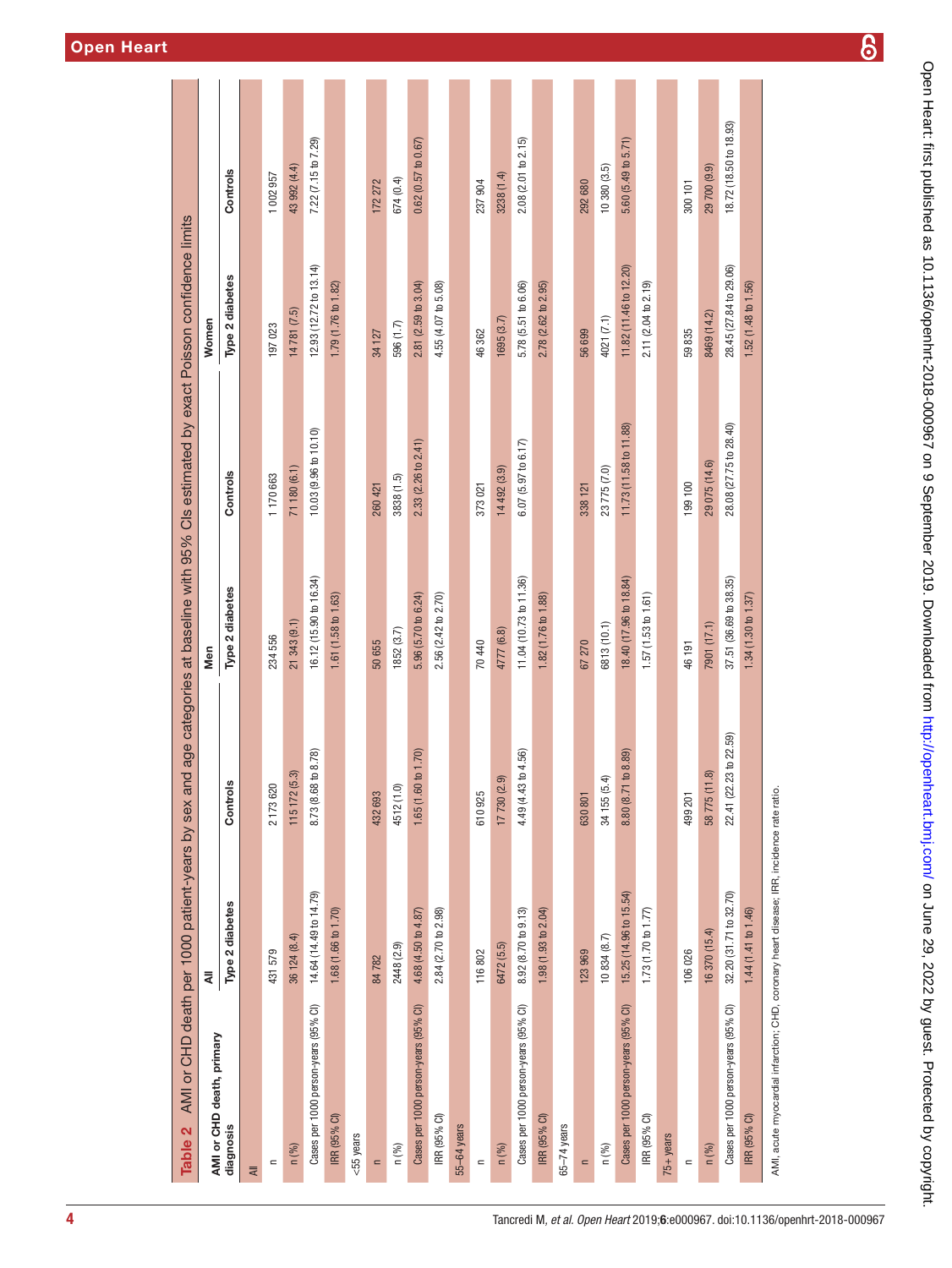





<span id="page-4-0"></span>Figure 1 Adjusted HRs for acute myocardial infarction (AMI) and coronary heart disease (CHD) death, according to age category in men and women, in models 1 and 3.

CI 7.15 to 7.29) among controls (43 992 of 1 002 957 patients,  $4.4\%$ ).

# Relative risk for coronary events in the type 2 diabetes population versus controls

In Cox regression analyses, the HR for AMI and death from CHD among persons with type 2 diabetes versus controls was  $1.67$  (95% CI 1.65 to 1.69) with adjustment for sex and time-updated age, 1.57 (95% CI 1.55 to 1.59) with adjustment for 8 years' diabetes duration and 1.42 (95% CI 1.41 to 1.44) with additional adjustment for country of birth, education level, diabetes duration and comorbidities at baseline (model 3).

When evaluating AMI (without taking CHD death into account) and adjusting for time-updated age and sex the HR for persons with type 2 diabetes compared with controls was 1.82 (95% CI 1.79 to 1.85), and when additionally adjusting for diabetes duration and obtaining the HR at 8 years of duration it was 1.71 (95% CI 1.68 to 1.74), and when additionally adjusting for country of birth, education level, and comorbidities at baseline (model 3) it was 1.58 (95% CI, 1.56 to 1.61).

HRs for coronary events decreased with older age and were lower for men compared with women in all age groups ([figure](#page-4-0) 1). In the fully adjusted model 3, the HR decreased monotonically from 2.72 (95% CI 2.50 to 2.96) among men aged <55 years to 1.17 (95% CI 1.15 to 1.20) for men aged ≥75 years. The corresponding HRs for women were 4.70 (95% CI 4.00 to 5.54) and 1.32 (95% CI 1.28 to 1.35), respectively.

There was also a time interaction in which the adjusted HR for coronary events in patients with diabetes was lower during the last follow-up period (2005 or later) than during the initial 7 years of follow-up (HR in the

initial 7 years: 1.57 (95% CI 1.52 to 1.62); HR in the last 8 years' follow-up: 1.39 (95% CI 1.37 to 1.41), p<0.001 for interaction).

# Risk for coronary events related to glycaemic control and renal complications in the type 2 diabetes population compared with controls

The adjusted HRs for AMI and death from CHD for time-updated mean HbA1c categories, albuminuria and eGFR are shown in tables [3 and 4.](#page-5-0) HRs for coronary events in the fully adjusted model among persons with type 2 diabetes were 1.19 (95% CI 1.17 to 1.21, p<0.001) and 2.77 (95% CI 2.62 to 2.93, p<0.001) with time-updated mean HbA1C  $\leq 6.9\%$  (52 mmol/mol) and HbA1C levels ≥9.7%(≥83 mmol/mol), respectively, as compared with controls. When HbA1C was not time-updated (at baseline), the corresponding HRs were 1.22 (95% CI 1.20-1.24) and 2.40 (95% CI 2.29-2.51), respectively. In men and women with type 2 diabetes and time-updated mean HbA1C  $\leq 6.9\%$  (52 mmol/mol), HRs for coronary events were 1.15 (95% CI 1.13 to 1.18, p<0.001) and 1.26  $(95\% \text{ CI } 1.22 \text{ to } 1.30, \text{ p} < 0.001)$ , respectively, as compared with controls.

Among patients with eGFR of 60–90 mL/min and CKD stage 2, HRs for coronary events were 1.17 (95% CI 1.15 to 1.19,  $p<0.001$ ), and four times as high as that among controls  $(4.25, 95\% \text{ CI } 3.79 \text{ to } 4.78, \text{ p} < 0.001)$ with eGFR <15 mL/min or dialysis (ie, end-stage renal disease or CKD stage 5). In men and women with type 2 diabetes and time-updated mean HbA1c 6.9% (≤52 mmol/mol), normoalbuminuria and eGFR ≥60 mL/min, HRs for coronary events were 0.94 (95% CI 0.90 to 0.98, p=0.0014) and 0.98 (95% CI 0.93 to 1.04, p=0.56), respectively, compared with controls.

# Risk of AMI and CHD death by 10 mmol/mol HbA1c increase

The relationship between continuous time-updated mean HbA1c (per 1% (10 mmol/mol) increase) and risk of CHD events was investigated among patients with type 2 diabetes. The HR for AMI and CHD death was 1.23 (95% CI 1.22 to 1.24) when adjusted for age and sex, 1.21 (95% CI 1.20 to 1.23) and 1.26 (95% CI 1.24 to 1.27) for men and women respectively, and 1.19 (95% CI 1.18 to 1.20) when adjusted for time-updated diabetes duration, education, birth in Sweden and comorbidities prior to baseline, 1.18 (95% CI 1.16 to 1.19) and 1.21 (95% CI 1.19 to 1.22) for men and women respectively. In further adjustments, models 3A–3D, the HRs for 1% increase in HbA1c on AMI and CHD death ranged between 1.17– 1.23 for women and 1.16–1.18 for men.

## **DISCUSSION**

The present population-based study involving more than 400 000 individuals with type 2 diabetes from the Swedish NDR and more than 2 million matched controls showed an excess risk of AMI and death from CHD in type 2 diabetes of 67%, which decreased to 42% after adjustment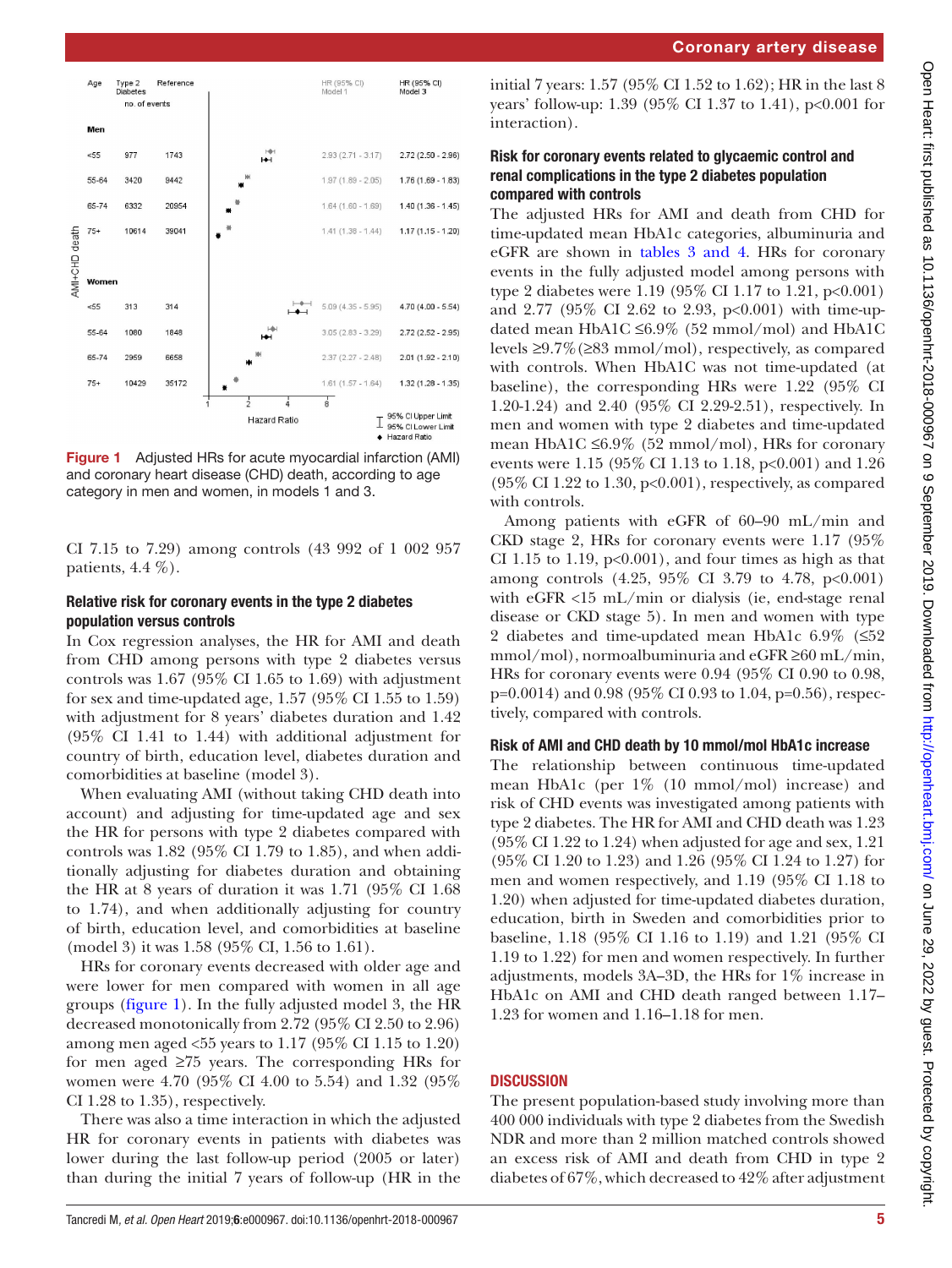<span id="page-5-0"></span>

|                                                                                               | HR (95% CI) P value                                                 |                                                                    |                                                                    |  |  |
|-----------------------------------------------------------------------------------------------|---------------------------------------------------------------------|--------------------------------------------------------------------|--------------------------------------------------------------------|--|--|
| <b>AMI or CHD death</b>                                                                       | Model 3<br>All patients and controls                                | Model 3a<br>Male patients and<br>controls                          | Model 3b<br><b>Female patients and</b><br>controls                 |  |  |
| Type 2 diabetes versus controls<br>Time-updated DD=1 year (10th percentile)                   | 1.24 (1.22 to 1.26)                                                 | 1.21 (1.18 to 1.24)                                                | 1.30 (1.26 to 1.33)                                                |  |  |
| Type 2 diabetes versus controls<br>Time-updated DD=4 years (25th percentile)                  | 1.32 (1.30 to 1.34)                                                 | 1.27 (1.25 to 1.30)                                                | $1.39(1.35 \text{ to } 1.43)$                                      |  |  |
| Type 2 diabetes versus controls<br>Time-updated DD=8 years (50th percentile): main<br>results | 1.42 (1.41 to 1.44)                                                 | 1.37 (1.34 to 1.39)                                                | 1.53 (1.49 to 1.56)                                                |  |  |
| Type 2 diabetes versus controls<br>Time-updated DD=13 years (75th percentile)                 | 1.58 (1.56 to 1.60)                                                 | 1.49 (1.47 to 1.52)                                                | 1.72 (1.68 to 1.75)                                                |  |  |
| Type 2 diabetes versus controls<br>Time-updated DD=19 years (90th percentile)                 | 1.78 (1.75 to 1.80)                                                 | 1.66 (1.62 to 1.69)                                                | 1.98 (1.94 to 2.02)                                                |  |  |
| For a patient with type 2 diabetes with median diabetes duration (8 years)                    |                                                                     |                                                                    |                                                                    |  |  |
| Type 2 diabetes versus controls ≤2005                                                         | 1.57 (1.52 to 1.62)                                                 | 1.52 (1.46 to 1.58)                                                | 1.66 (1.58 to 1.74)                                                |  |  |
| Type 2 diabetes versus controls<br>>2005                                                      | 1.39 (1.37 to 1.41)                                                 | 1.34 (1.31 to 1.36)                                                | 1.49 $(1.45 \text{ to } 1.53)$                                     |  |  |
| Time-updated mean HbA1c categories                                                            | Events (n)=142 689<br>Subjects (n)=2 502 026<br>Data used=96.0%     | Events (n)=88 143<br>Subjects (n)=1 354 248<br>Data used=96.4%     | Events $(n) = 54546$<br>Subjects (n)=1 147 778<br>Data used=95.6%  |  |  |
| Controls (reference)                                                                          | 1.00                                                                | 1.00                                                               | 1.00                                                               |  |  |
| $\leq 6.9\%$ ( $\leq 52$ mmol/mol)                                                            | 1.19 (1.17 to 1.21)                                                 | 1.15 (1.13 to 1.18)                                                | 1.26 (1.22 to 1.30)                                                |  |  |
| 7.0%-7.8% (53-62 mmol/mol)                                                                    | 1.51 $(1.48 \text{ to } 1.55)$                                      | 1.44 (1.40 to 1.48)                                                | 1.65 $(1.59 \text{ to } 1.71)$                                     |  |  |
| 7.9%-8.7% (63-72 mmol/mol)                                                                    | 1.91 (1.85 to 1.96)                                                 | 1.79 (1.72 to 1.85)                                                | 2.10 (2.01 to 2.20)                                                |  |  |
| 8.8%-9.6% (73-82 mmol/mol)                                                                    | 2.23 (2.14 to 2.33)                                                 | 2.09 (1.97 to 2.21)                                                | 2.46 (2.30 to 2.64)                                                |  |  |
| $≥9.7\%$ ( $≥83$ mmol/mol)                                                                    | 2.77 (2.62 to 2.93)                                                 | 2.54 (2.36 to 2.74)                                                | 3.10 (2.84 to 3.38)                                                |  |  |
| Time-updated albuminuria categories                                                           | Events (n)=137 903<br>Subjects (n)=2 447 451<br>Data used=93.9%     | Events $(n) = 85,501$<br>Subjects (n)=1 325 008<br>Data used=94.3% | Events $(n) = 52,402$<br>Subjects (n)=1 122 443<br>Data used=93.5% |  |  |
| Controls (reference)                                                                          | 1.00                                                                | 1.00                                                               | 1.00                                                               |  |  |
| Normoalbuminuria                                                                              | 1.29 (1.27 to 1.31)                                                 | 1.23 (1.20 to 1.26)                                                | 1.38 (1.34 to 1.42)                                                |  |  |
| Microalbuminuria                                                                              | 1.63 (1.58 to 1.68)                                                 | 1.55 (1.50 to 1.60)                                                | 1.84 (1.75 to 1.93)                                                |  |  |
| Macroalbuminuria                                                                              | 2.08 (2.01 to 2.15)                                                 | 2.00 (1.92 to 2.08)                                                | 2.40 (2.27 to 2.54)                                                |  |  |
| CKD stage 5                                                                                   | 4.20 $(3.74 \text{ to } 4.72)$                                      | $3.96$ (3.42 to 4.58)                                              | 4.74 $(3.93 \text{ to } 5.72)$                                     |  |  |
| Time-updated eGFR categories                                                                  | Events $(n) = 137,434$<br>Subjects (n)=2 477 771<br>Data used=95.1% | Events $(n) = 85066$<br>Subjects (n)=1 341 052<br>Data used=95.4%  | Events $(n) = 52,368$<br>Subjects (n)=1 136 719<br>Data used=94.7% |  |  |
| Controls (reference)                                                                          | 1.00                                                                | 1.00                                                               | 1.00                                                               |  |  |
| CKD stage 1 (eGFR $\geq$ 90)                                                                  | 1.55 $(1.51$ to 1.61)                                               | 1.44 (1.38 to 1.49)                                                | 1.89 (1.77 to 2.01)                                                |  |  |
| CKD stage 2 (eGFR 60-89)                                                                      | 1.17 (1.15 to 1.19)                                                 | 1.13 $(1.10 \text{ to } 1.16)$                                     | 1.28 (1.24 to 1.32)                                                |  |  |
| CKD stage 3 (eGFR 30-59)                                                                      | 1.46 (1.43 to 1.50)                                                 | 1.45 $(1.40 \text{ to } 1.50)$                                     | 1.47 $(1.42 \text{ to } 1.52)$                                     |  |  |
| CKD stage 4 (eGFR 15-29)                                                                      | 2.37 (2.24 to 2.51)                                                 | 2.26 (2.08 to 2.45)                                                | 2.37 (2.19 to 2.57)                                                |  |  |
| CKD stage 5 (eGFR <15 or dialysis)                                                            | 4.25 (3.79 to 4.78)                                                 | 3.97 (3.43 to 4.60)                                                | 4.91 (4.07 to 5.93)                                                |  |  |

Adjusted for time-updated age and sex (for all patient models), time-updated diabetes duration (centred at median 8 years), born in Sweden, maximum education level and baseline comorbidities (AF, CHD, HF, VD, stroke, cancer). All comparisons have p<0.0001.

AF, atrial fibrillation; AMI, acute myocardial infarction; CHD, coronary heart disease; CKD, chronic kidney disease; DD, diabetes duration; HF, heart failure; VD, valve disease; eGFR, estimated glomerular filtration rate.

၆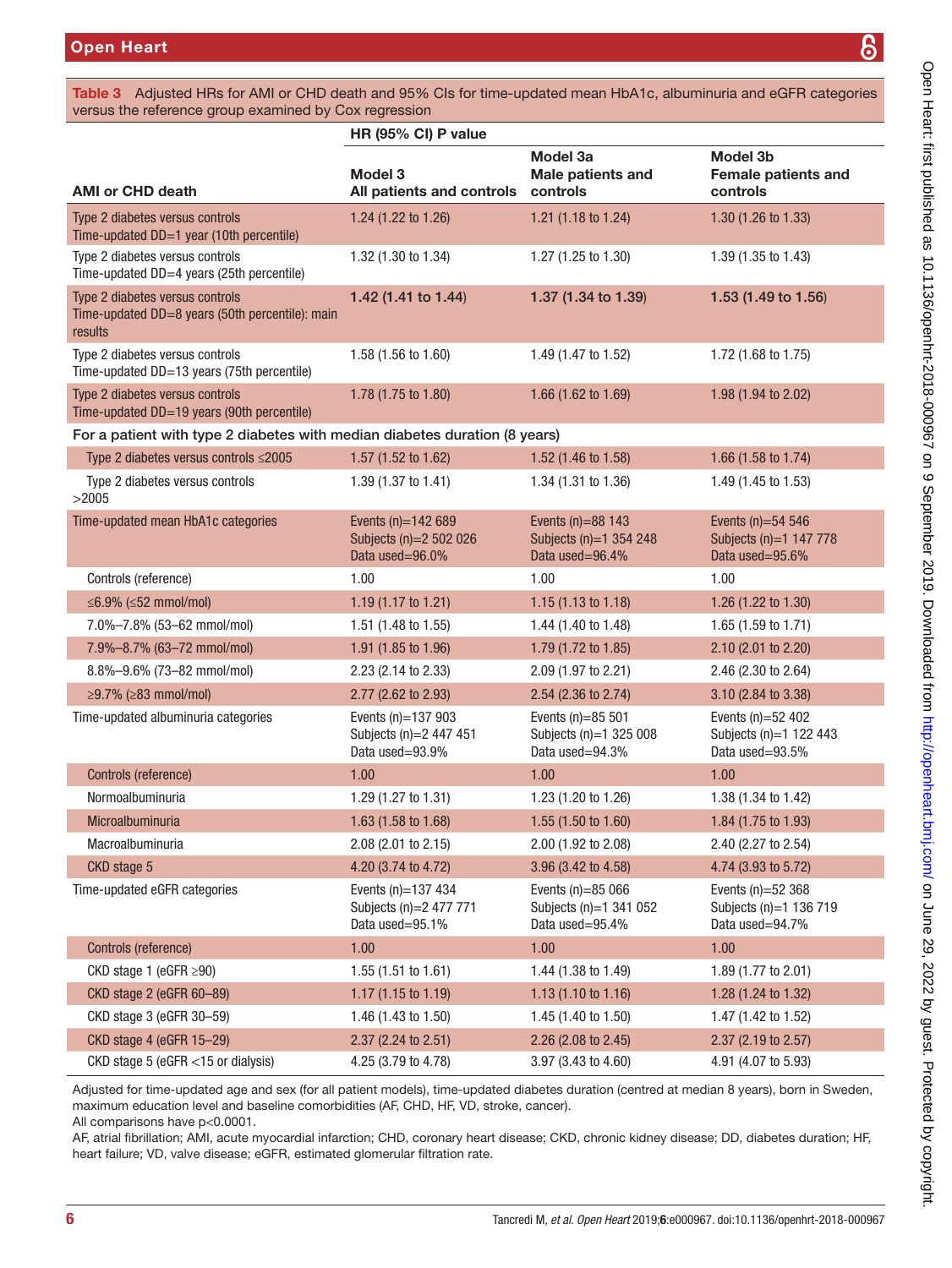Table 4 Adjusted HRs for AMI or CHD death and 95% CIs for time-updated mean HbA1c categories together with albuminuria and eGFR versus the reference group examined by Cox regression

|                                                                    | HR (95% CI) P value            |                        |                                |
|--------------------------------------------------------------------|--------------------------------|------------------------|--------------------------------|
| <b>AMI or CHD death</b>                                            | Model 3                        | Model 3a               | Model 3b                       |
|                                                                    | All patients and               | Male patients and      | <b>Female patients</b>         |
|                                                                    | controls                       | controls               | and controls                   |
| Time-updated mean HbA1c categories albuminuria and eGFR            | Events $(n) = 136231$          | Events $(n)=84.382$    | Events $(n)=51849$             |
|                                                                    | Subjects $(n)=2$ 445 866       | Subjects (n)=1 323 072 | Subjects (n)=1 122 794         |
| Controls (reference)                                               | 1.00                           | 1.00                   | 1.00                           |
| ≤6.9% (≤52 mmol/mol):normoalbuminuria and eGFR ≥60                 | $0.95(0.92 \text{ to } 0.98)$  | $0.94$ (0.90 to 0.98)  | $0.98(0.93 \text{ to } 1.04)$  |
|                                                                    | 0.0009                         | 0.0014                 | 0.56                           |
| 7.0%-7.8% (53-62 mmol/mol):normoalbuminuria and eGFR $\geq 60$     | 1.21 (1.16 to 1.25)            | 1.16(1.11 to 1.22)     | 1.31 $(1.23 \text{ to } 1.40)$ |
|                                                                    | < 0.0001                       | < 0.0001               | < 0.0001                       |
| 7.9%-8.7% (63-72 mmol/mol):normoalbuminuria and eGFR $\geq 60$     | 1.63 (1.54 to 1.72)            | 1.51 (1.41 to 1.62)    | 1.87 (1.71 to 2.04)            |
|                                                                    | < 0.0001                       | < 0.0001               | < 0.0001                       |
| 8.8%-9.6% (73-82 mmol/mol): normoalbuminuria and eGFR ≥60          | 1.92 (1.75 to 2.10)            | 1.75 (1.56 to 1.96)    | 2.25 (1.94 to 2.60)            |
|                                                                    | < 0.0001                       | < 0.0001               | < 0.0001                       |
| ≥9.7% (≥83 mmol/mol):normoalbuminuria and eGFR ≥60                 | 2.73 (2.42 to 3.09)            | $2.51$ (2.16 to 2.93)  | 3.09 (2.53 to 3.78)            |
|                                                                    | < 0.0001                       | < 0.0001               | < 0.0001                       |
| $\leq$ 6.9% ( $\leq$ 52 mmol/mol):not normoalbuminuria or eGFR <60 | 1.40 (1.37 to 1.44)            | 1.39 (1.34 to 1.43)    | 1.42 (1.36 to 1.47)            |
|                                                                    | < 0.0001                       | < 0.0001               | < 0.0001                       |
| 7.0%-7.8% (53-62 mmol/mol):not normoalbuminuria or eGFR <60        | 1.70 $(1.65 \text{ to } 1.75)$ | 1.65 (1.58 to 1.71)    | 1.78 (1.69 to 1.86)            |
|                                                                    | < 0.0001                       | < 0.0001               | < 0.0001                       |
| 7.9%-8.7% (63-72 mmol/mol):not normoalbuminuria or eGFR <60        | 2.11 (2.03 to 2.20)            | 2.04 (1.94 to 2.15)    | 2.21 (2.07 to 2.35)            |
|                                                                    | < 0.0001                       | < 0.0001               | < 0.0001                       |
| 8.8%-9.6% (73-82 mmol/mol):not normoalbuminuria or eGFR <60        | 2.48 (2.33 to 2.63)            | $2.41$ (2.23 to 2.60)  | 2.56 (2.33 to 2.81)            |
|                                                                    | < 0.0001                       | < 0.0001               | < 0.0001                       |
| ≥9.7% (≥83 mmol/mol): not normoalbuminuria or eGFR <60             | 2.94 (2.71 to 3.19)            | 2.77 (2.49 to 3.09)    | 3.14 (2.77 to 3.56)            |
|                                                                    | < 0.0001                       | < 0.0001               | < 0.0001                       |

Adjusted for time-updated age and sex (for all patient models), time-updated diabetes duration (centred at median 8 years), born in Sweden, maximum education level and baseline comorbidities (AF, CHD, HF, VD, stroke, cancer).

AF, atrial fibrillation; AMI, acute myocardial infarction; CHD, coronary heart disease; HF, heart failure; VD, valve disease; eGFR, estimated glomerular filtration rate.

for country of birth, diabetes duration, education level and comorbidities. Furthermore, the excess risk of AMI and CHD death at any age was higher for women with type 2 diabetes compared with men.

A previous meta-analysis of  $64$  cohorts<sup>19</sup> including more than 800 000 individuals showed that the relative risk for CHD associated with diabetes compared with no diabetes was 2.82 (95% CI 2.35 to 3.38) in women and 2.16 (95% CI 1.82 to 2.56) in men.

In several studies $^{20\ 21}$  where the risk of CHD was analysed separately in men and women, the effect of diabetes was greater in women than men. Although there was a higher absolute risk for AMI and CHD in men with type 2 diabetes, the higher relative risk in women may have been due to the superior survival of women without diabetes. A pooled analysis $^{19}$  showed that the presence of diabetes conferred a  $44\%$  (95% CI  $27\%$  to 63%) greater excess risk of CHD in women compared with men. This greater excess coronary risk may be explained by biological gender differences that confer more adverse cardiovascular risk profiles among women than men with diabetes.

In our study the excess risk of AMI and CHD death was higher in individuals with type 2 diabetes with worsening glycaemic control and renal complications. Other studies have also found an association between renal compli-cations and mortality.<sup>[22 23](#page-8-19)</sup> However, higher relative risk for AMI and CHD death was found in younger patients, whereas absolute risk was higher in older patients.

The excess risk for AMI and CHD death in the fully adjusted model was lower compared with previous studies<sup>[5 6](#page-8-4)</sup> and converged to that in the general population in both men and women with type 2 diabetes without prior AMI, on-target HbA1c and no renal complications. In two cohorts aged 50 years or older with type 2 diabetes from November 1986 to November 2008, higher mean HbA1c values were associated with increased risk of all-cause of mortality and cardiac events.<sup>24</sup>

A previous study<sup>25</sup> showed the benefit of glucose lowering, assuming a 15% reduction in the rate of cardiovascular events for every 1 percentage point reduction in HbA1c. The benefits of glycaemic treatment vary depending on patient age at diagnosis.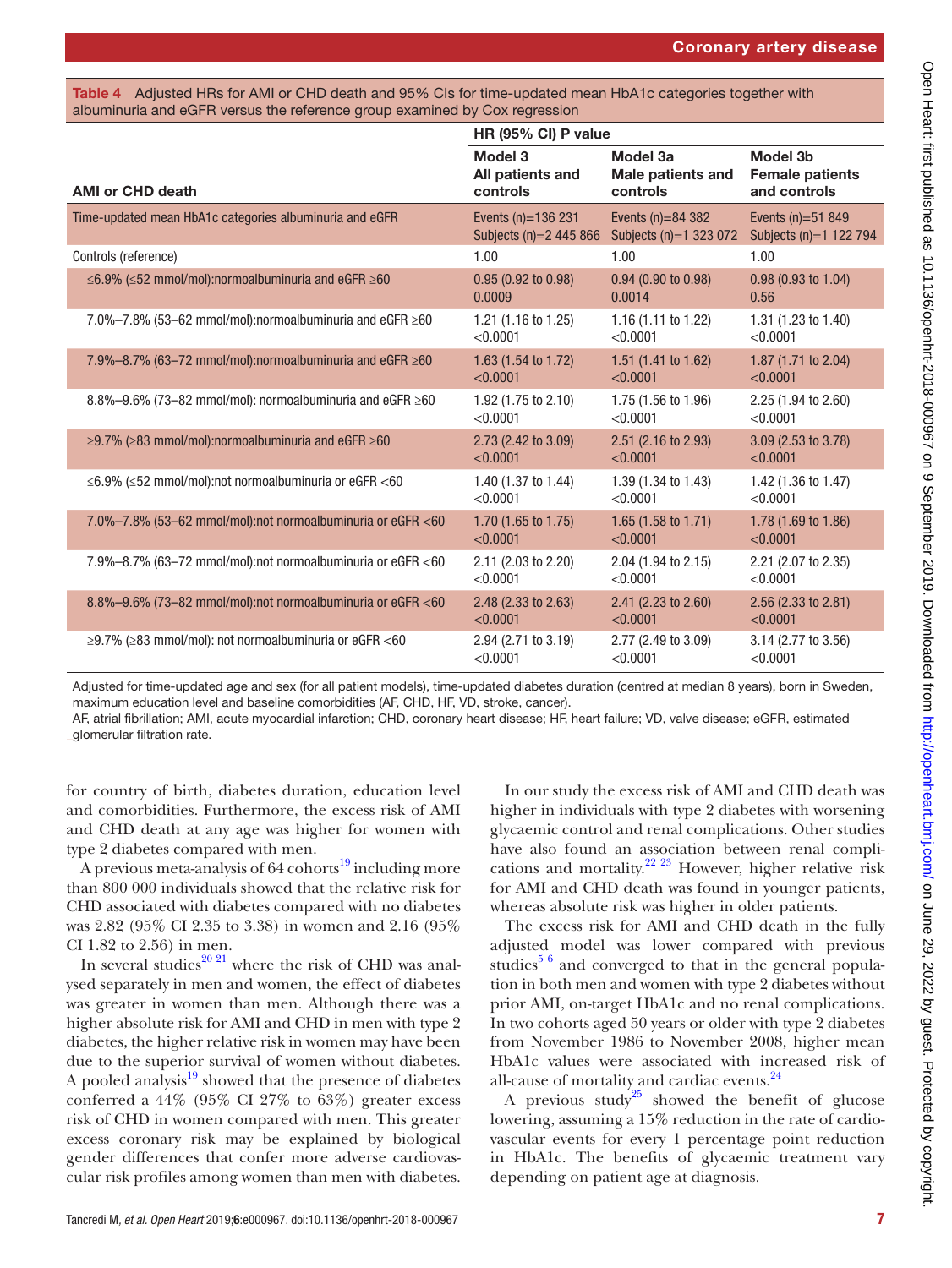Furthermore, reduced eGFR  $(**60** mL/min/1.73 m<sup>2</sup>)$ at baseline and during follow-up was associated with increased risk of incident CHD in patients with type 2 diabetes. $26$  A previous study<sup>[3](#page-8-2)</sup> showed that long-term HbA1c on target and absence of kidney disease are associated with low mortality risk. Recently, a large Swedish study<sup>27</sup> involving more than 400 000 patients with type 2 diabetes showed that individuals with on-target HbA1C, without renal complications and with normal blood pressure and lipid profiles appeared to have little or no excess risk of cardiovascular events as compared with the general population. In our study, the excess risk of coronary artery disease was evaluated in both men and women and the model was also adjusted for time-updated diabetes duration and comorbidities prior to baseline. Furthermore, unlike previous investigations, study covariates (HbA1c and eGFR) were time updated, thus all follow-up data were taken into account and opposed to only data at baseline.

The excess risk of AMI and CHD death in persons with type 2 diabetes diminished over time and was lower during the last eight calendar years of the study than during the first 7 years of follow-up.

Integrated diabetes care, improved patient education and recent advances in prevention, treatment and management can effectively help patients cope with the vast array of complications that can arise from diabetes and, therefore, may have reduced rates of cardiovascular complications among patients.

Screening patients with type 2 diabetes for cardiovascular risk is an important strategy for cardiovascular events.<sup>28</sup>

Additionally, previous studies $2930$  have shown that intensive glycaemic control over long-time period is associated with reduced risk of major cardiovascular events and total mortality.

Our study implies that good glycemic control and avoiding renal complication are essential to reduce risk for coronary artery events in patients with type 2 diabetes. The current results thus support diabetes guidelines advocating early detection of diabetes, good glycaemic control, and encouraging use of lipid-lowering and antihypertensive medications. CVD risk will likely continue to converge to that in the general population if risk factors according to guidelines can be obtained in a broader population of type 2 diabetes. The greater excess risk of coronary artery disease among women with diabetes needs to be further investigated.

Furthermore, future diabetes care should also focus on reducing cardiovascular risk in patients who have existing renal complications and this group of patients should be treated more aggressively with regard to lipid-lowering agents, smoking cessation and lifestyle interventions.

Strengths of the current study include a large population of patients with type 2 diabetes and use of NDR data allowing for comprehensive understanding and ascertainment of information. The epidemiological

definitions of type 2 diabetes and outcomes are well validated. For most patients, at least one measurement of HbA1c, grade of albuminuria and eGFR was collected. More than 2 million controls were included, and information on education level and coexisting diseases was available over a period of at least 11 years before start of follow-up.

There are several limitations of this study. First, some variables that may be associated with AMI and CHD death were not available on an individual level for controls. Second, residual bias could persist owing to unmeasured or imprecisely measured potential confounding factors (eg, dietary intake and physical activity, respectively). Third, our data were derived from a higher income country with equitable access to diabetes care at low cost to patients.

In summary, the excess risk of AMI and CHD death in patients with type 2 diabetes without prior AMI was higher than controls, and primarily in those with worsening glucose control and renal function, although it converged to that in the general population in patients with HbA1c on target and without renal complications. Higher excess risk for AMI and CHD death was also found in women than men with diabetes.

#### Author affiliations

<sup>1</sup>Department of Molecular and Clinical Medicine, Institute of Medicine, University of Gothenburg, Gothenburg, Sweden

2 Department of Medicine, NU-Hospital Organization, Trollhättan and Uddevalla, Sweden

<sup>3</sup>Centre of Registers in region Västra Götaland, Gothenburg, Sweden 4 Statistiska Konsultgruppen, Gothenburg, Sweden

5 Department of Ophthalmology, Institute of Neuroscience and Physiology, Sahlgrenska Academy, University of Gothenburg, Gothenburg, Sweden <sup>6</sup>Health Metrics Sahlgrenska Academy, University of Gothenburg, Gothenburg, Sweden

Acknowledgements We thank all the data-collecting clinicians and staff at the National Diabetes Register, and Joseph W Murphy for editorial assistance.

Contributors MT and ML drafted the manuscript, with AR revising it for important intellectual content. AP performed the statistical analysis. SG and AMS contributed to data collection. All authors contributed to the study design, data interpretation and to manuscript drafting and approval. ML is the guarantor of this work and, as such, had full access to all data in the study and takes responsibility for the integrity of data and accuracy of the analysis.

Funding The study was financed by grants from the Swedish Society of Medicine and the Health and Medical Care Committee of the Regional Executive Board, Region Västra Götaland, Sweden, the Swedish State under the Agreement Concerning Research and Education of Doctors; the Swedish Heart and Lung Foundation; and the Swedish Research Council (SIMSAM).

Competing interests None declared.ML has received honoraria or been consultant for Astra Zeneca, DexCom, Eli Lilly, MSD, Rubin Medical and Novonordisk and received research grants from Astra Zeneca, DexCom and Novonordisk.

Patient consent for publication Not required.

Ethics approval Regional Ethics Review Board at University of Gothenburg, Sweden.

Provenance and peer review Not commissioned; externally peer reviewed.

Data sharing statement All data relevant to the study are included in the article or uploaded as supplementary information.

Open access This is an open access article distributed in accordance with the Creative Commons Attribution Non Commercial (CC BY-NC 4.0) license, which